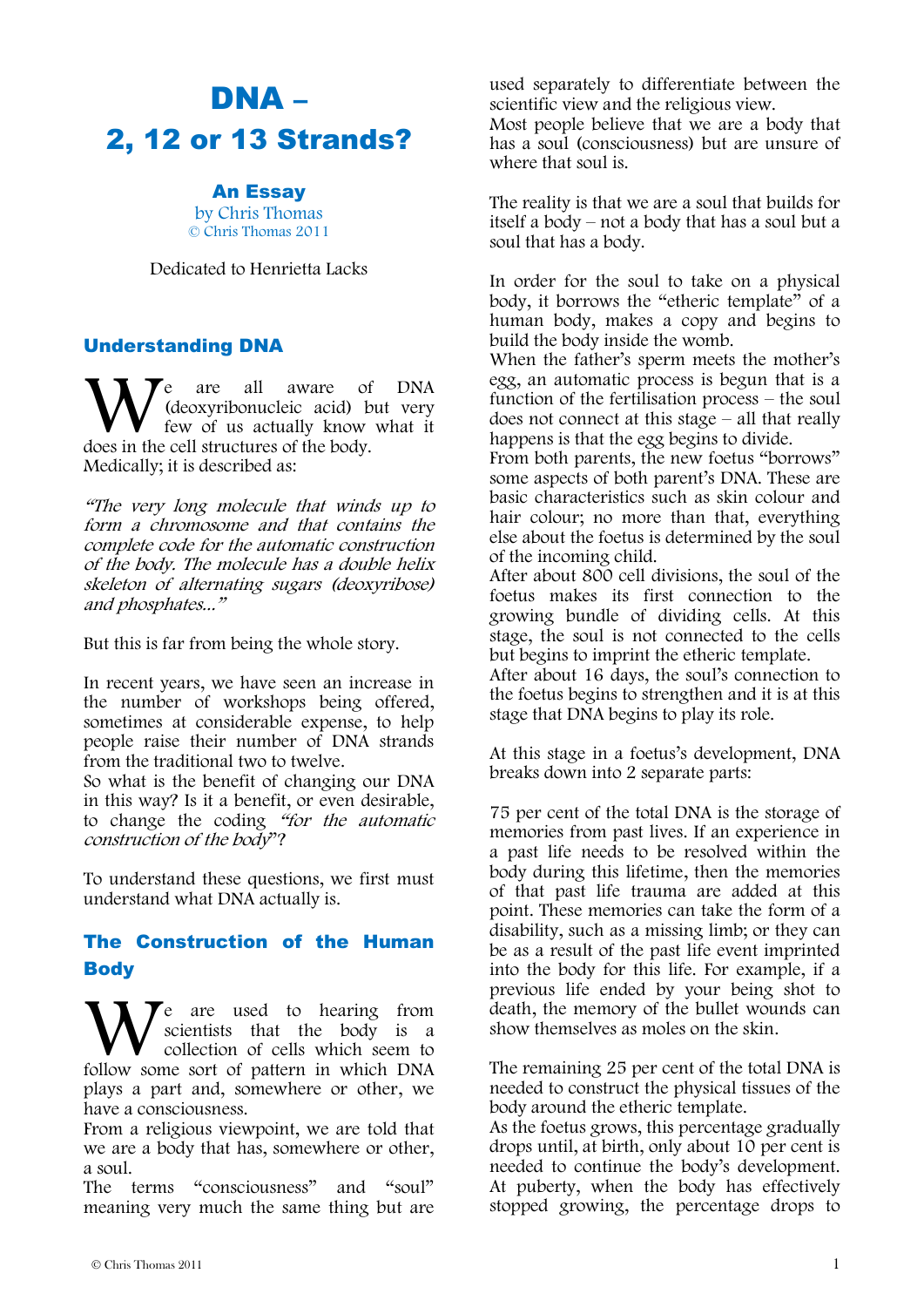about 3 per cent. This 3 per cent is the amount of DNA that keeps the body functioning for the remainder of its life.

When doctors claim that they have worked out how DNA works, it is this 3 per cent of which they speak whilst claiming that the remaining 97 per cent is "junk".

However, from puberty onwards, the function of DNA breaks down like this:

75 per cent is the storage of past life memories.

3 per cent maintains the body's physical processes.

22 per cent records memories of the events that take place in this lifetime.

Physical memories are only stored in the brain for very short term periods – only a couple of years at most. Long term memory is stored within the DNA.

This is the reason why the elderly can remember very little of their recent lives but can remember their earlier life in great detail. As the cell structures of the brain begin to break down as we become older, much of the short term memory is lost whereas the long term, DNA, memory is fully intact and becomes easier for the elderly to access these memories as their brain cells become less efficient.

This is the actual make up of  $DNA - it$  is principally memory.

# The Higher Self and the Physical Self

Human Being is defined, by the Earth, as a physical being that contains the whole of the soul. When we first came **A** Human Being is defined, by the Earth, as a physical being that contains the whole of the soul. When we first came to Atlantis, this is the state in which humans were.

However, we encountered problems and, eventually, decided to divide the soul into two parts. The soul was to be divided into the "physical self" – about 25 per cent of the total soul and the "higher self" – the remaining 75 per cent of the soul. This division took place about 7,000 years ago and we have been in this divided state ever since (see Synthesis).

However, we set ourselves a time limit of 7,000 years to find a way to re-merge the two aspects of the soul back into the physical body. This is the process we are currently undergoing.

To understand what this means, we need to take a further look at the body/soul connection.

As can be seen from earlier, the soul begins to make a very tentative connection with the growing foetus at about 800 cell divisions following egg fertilisation.

The connection of the soul to the developing foetus remains limited until about 16 weeks into the pregnancy. As the foetus develops in the womb, all of the past life memories or disabilities are incorporated. After about 16 weeks, the soul decides whether all of the memories to be incorporated into the foetus have worked correctly. If they have not incorporated correctly, the foetus is miscarried. If incorporated correctly, the soul begins to draw itself into the body.

This drawing into the body by the soul has three stages:

At about 16 weeks, the foetus is given life and begins to respond to the mother.

At birth, or just before, enough of the soul is drawn into the body to be independent of the mother.

At puberty, the final piece of the soul, that is to be incorporated into the body for this lifetime, is drawn in.

The soul is not located in a particular region of the body; the soul infuses every single body cell. The body takes the shape of the soul and the soul inhabits the body. Or at least, the "physical aspect" of the soul inhabits the body; the "higher aspect", or higher self, remains outside of the physical body but very closely connected with it.

However, in this lifetime, we are re-writing the rules.

Between now and the end of 2012, we are undergoing a process whereby we are drawing the higher self into the body – soul re-integration – and this process has repercussions for our DNA.

## Changes to DNA

s noted above, we are used to having two strands to the DNA helix. This is **L** because we have been living a series of S noted above, we are used to having<br>two strands to the DNA helix. This is<br>because we have been living a series of<br>lifetimes in order to learn how to bring the whole soul back into the body – The Human Plan.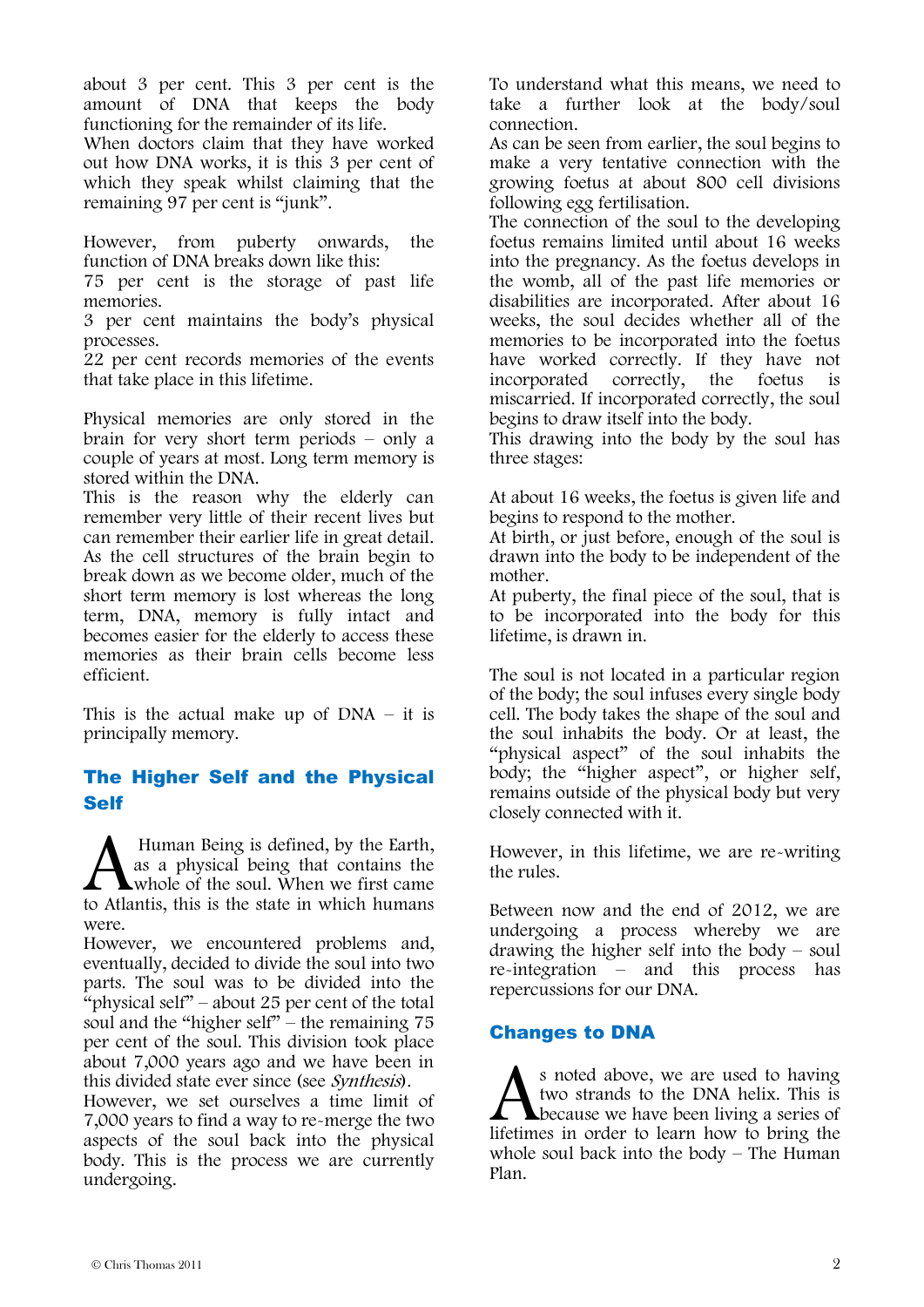The Human Plan has been worked with for the past 7,000 years by every soul who has decided to take on a physical body on Earth.

In order to carry out this Plan, we have experienced everything that there is to experience whilst living on Earth in a physical body.

As we have undergone each experience, we have stored those experiences as memories in the 22 per cent of our DNA designed to so do. As we have completed each lifetime, we have reviewed our memories, with our higher selves, and transferred the important or relevant memories into the 75% of our DNA that stores our memories of our past lives.

By the time we moved on to our next life, we kept the past life memories but wiped clean the 22 per cent needed for our new life time.

As we move forwards into soul reintegration, and incorporate the higher aspect of the soul, we need to make room for the memories that the higher aspect has stored.

These additional memories are everything that has ever happened to us since we were first Created. These are all of the memories of the times before we came to Earth and took on a physical body as well as all of the memories of the times between physical lifetimes.

Incorporating these "higher" memories into the physical body requires a huge amount of additional physical memory storage.

#### In other words, we need to build more strands to our DNA.

Over the past twenty years or so, there have been an increasing number of articles in medical journals warning that many children are now being born with a "mutation".

This mutation is seen in children being born with anything up five strands to their DNA helix. Given the moronic level of understanding of the scientific community, they do not see this change to our DNA as being positive and a natural progression but rather as a genetic mutation that will wipe out the human race.

Most people will know these children with the additional DNA as "Indigo Children", "Star Children" or "Rainbow Children".

What makes these children so special is that they are being born with a higher percentage of their souls already incorporated into their bodies. They are here to show us that change on this scale is "normal".

What the scientists see as a "dangerous" mutation to their DNA is in fact a child born with a greater knowledge of itself, its origins and its past lives - an extremely positive step.

As far as those of us who were born with two strands to our DNA spiral, and are in the process of undergoing soul re-integration, are concerned, the picture is a little different.

As we begin to incorporate more of our higher selves in to the physical body, we begin to download the memories the higher self holds. As we download these memories, our DNA naturally begins to expand.

The more of our higher selves we incorporate, the more memories we can access and the more strands to our DNA we build. It is a natural process and cannot be forced. We cannot build more strands to our DNA without bringing in more of the soul.

This is why these workshops that promise to teach you how to build up to 12 strands to your DNA are a sham. You cannot build more DNA without bringing in more of the soul and you can only bring in more of the soul when you are ready and it is your higher self who will determine when you are ready.

It makes no difference how many meditations you do, if your higher self believes that you are not yet ready then you cannot change and you cannot build more DNA.

#### The reason for these DNA expanding workshops and therapies is that there is an agenda behind them and the agenda is not helpful to you or to humanity – see later.

So how many strands of DNA will we eventually build?

When we were on Atlantis, and incorporated the whole of the soul within the physical body, we had our full compliment of DNA memories intact. This full-memory DNA amounted to 13 strands to the DNA helix.

It is extremely unlikely that those of us who are currently undergoing the process of soul re-integration will be able to build the full complement of 13 strands. It is more likely that we will achieve a total of 12 strands.

This situation of being 1 strand short of the optimum is not a failing on our part. Neither does it mean that we will not have incorporated the whole of the soul.

The reason is to do with our physical natures.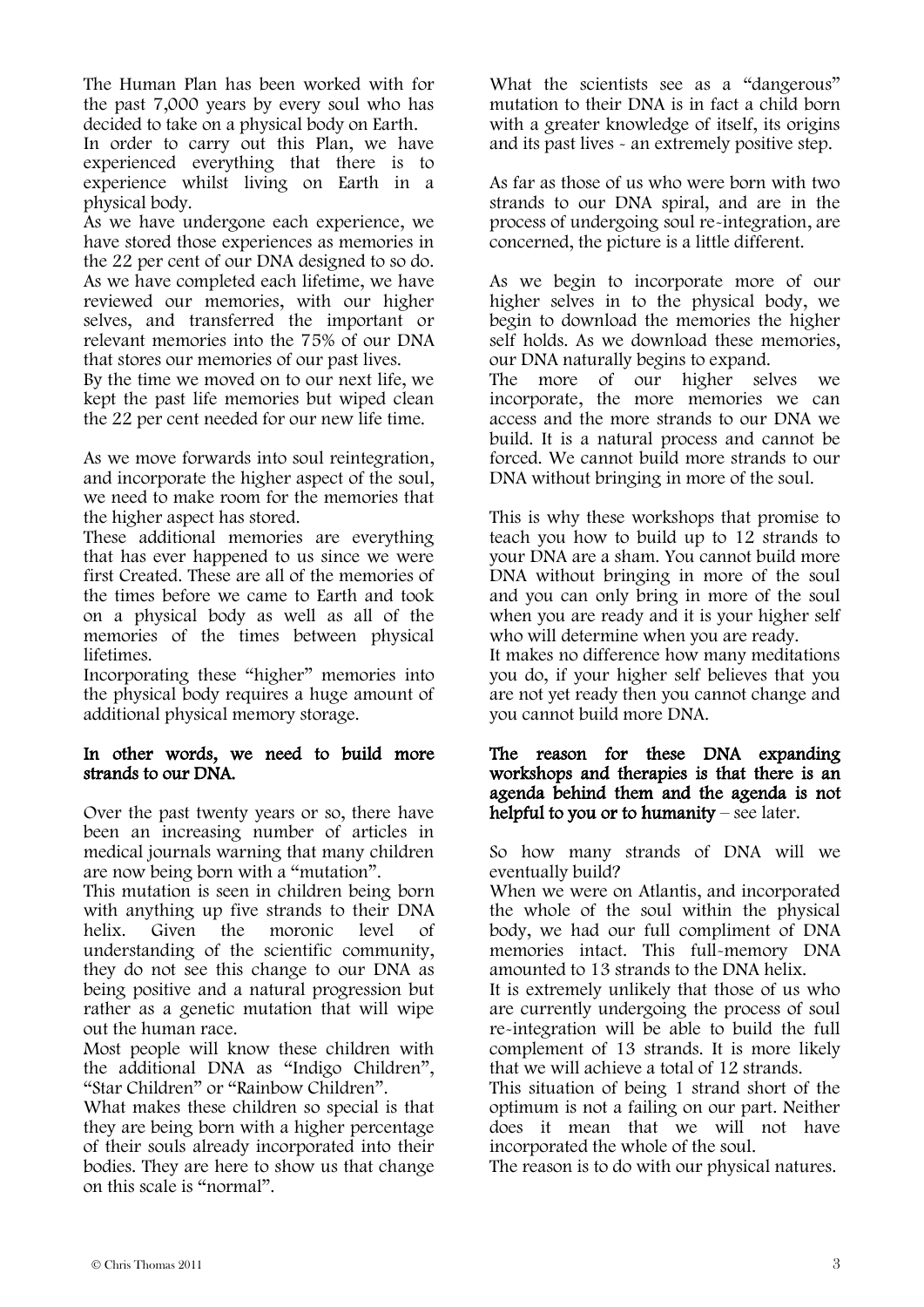On Atlantis, we had the whole soul within the body which meant that our bodies were much lighter in physical density than we have been used to for the past 7,000 years.

During the past 7,000 years of The Human Plan, we have become much more physically dense than we planned – this has been to do with the energies of the Earth and not a failing on our part.

However, because of this increase in physical density, we will not be able to raise the body's frequencies sufficiently high enough to be returned to the lightness of density we were on Atlantis.

Remember, this is not a failing on our part, just a consequence of our physical lives.

Many of the "Indigo Children" will be able to achieve the full complement of 13 strands but this is because they planned their lives that way. Those who are born after we have completed our soul re-integration will also have the full 13 strands.

But for those of us who have fought the battle to find our answers and bring us to the point where soul re-integration is achievable, the "war wounds" of our journey mean that we are only likely to achieve 12 strands. The missing strand should be seen as "battle honours" and not a failing.

# A Hidden Agenda

n 2005, the scientific world announced in a fanfare of headlines that they had **E** succeeded in mapping the whole of the In 2005, the scientific world announced in<br>a fanfare of headlines that they had<br>succeeded in mapping the whole of the<br>human genome. A task so monumental that it had taken three years to complete by numerous laboratories around the world and was the first step in science eradicating all human illness.

Except. Most of us are familiar with the American television series CSI – Crime Scene Investigators which, every week, tells us that each individual has a unique DNA. DNA evidence is accepted by every criminal court in the world as the absolute proof of someone's guilt of committing a crime. So how can the mapping one person's DNA provide the key to all of humanity's illness? Answer – it doesn't.

As we saw above, 97 per cent of our adult DNA is memory and each of the memories stored are unique to that individual; so the mapping of one person's DNA only tells them about that one person – even if they could understand what it was they were looking at.

So apart from this "minor" detail, there are two other reasons why the Genome Project was not for the benefit of mankind.

The first is to do with the reasons for the Genome Project in the first place and the second is to do with the actual body cell and DNA that was mapped.

# The Genome Project

 $\blacktriangledown$ e have been led to believe that our genes control everything that happens within the body and if the We have been led to believe that our genes control everything that happens within the body and if the whole genome could be understood, all illnesses could be eradicated, our lives would be magnificently enhanced and we would live for ever.

But where did this concept of the genes originate?

The Genome Project was the pinnacle of research that has been underway since the mid 1800's only, when the research was started; it had a different name – Eugenics.

In simple terms, Eugenics is about creating a "master race" of humans – the "Aryan Race". Aryan's are tall, blonde and white skinned, all other skin and hair colours were considered to be inferior, undesirable and to be removed from the human race. If you were tall, white and blonde, your place on Earth would be assured all other people would be killed or, by selective breeding, their traits would be removed from the human race.

Two countries embraced the concepts of Eugenics more than any others and they were America and Germany.

Although the American Eugenics Society was the most powerful mover in their search for the master race, all other countries had influential people who were, if not fully supportive, did not object to the ideals; very quietly, where America led with Eugenic research, the "elite" of all other countries supported them.

So why is it that the human master race is personified by tall, blonde "Nordics"?

To answer this question, we need to look at the work of Zecharia Sitchin.

## The Annunaki

or a more complete explanation of what follows, see Project Human Extinction and The Annunaki Plan? or the Human  $\sum_{\substack{\text{fa} \\ \text{Plan}}}$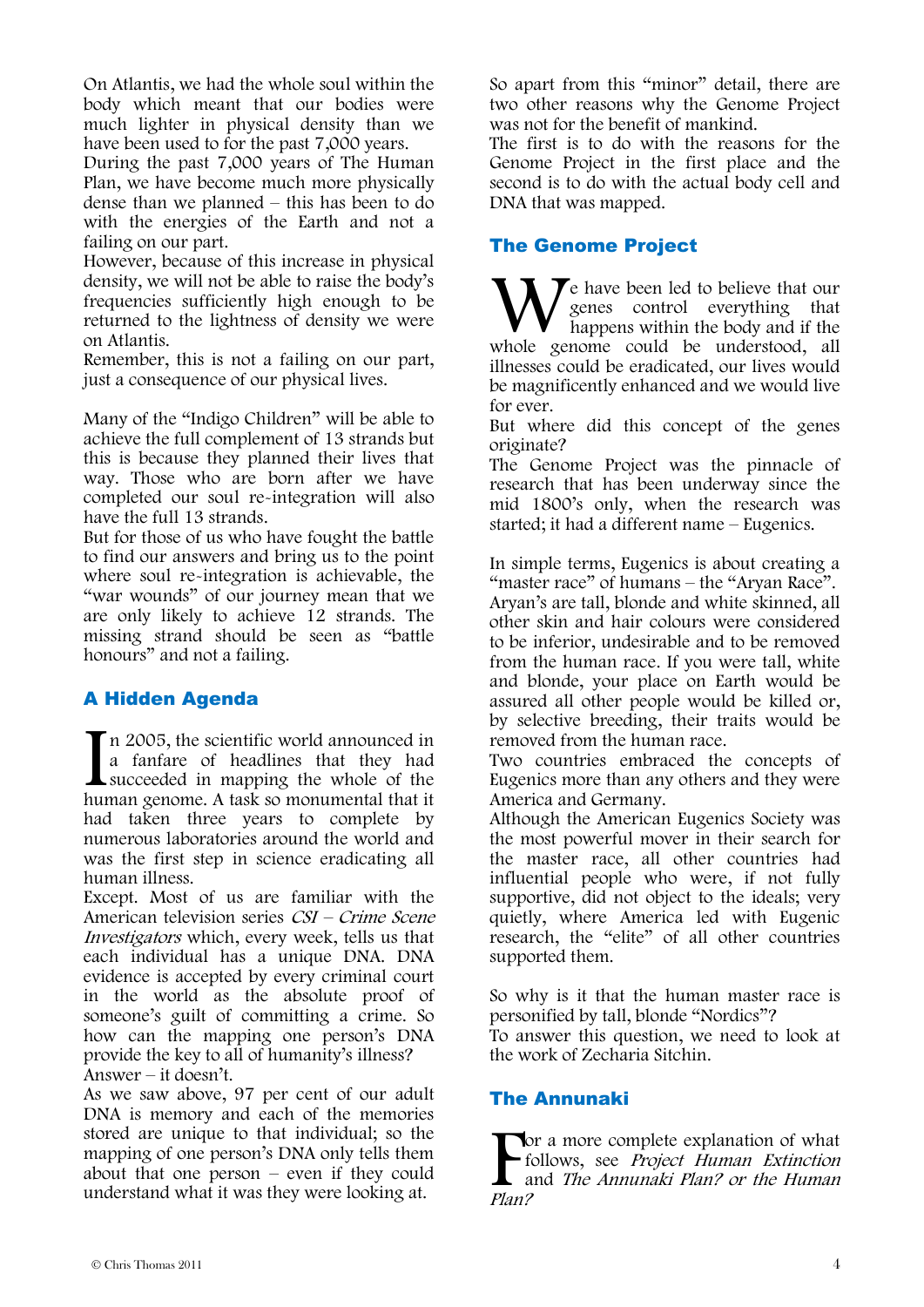Zecharia Sitchin was an expert in ancient Sumerian writing known as cuneiform writing.

Over the years, archaeologists have unearthed a huge number of clay tablets in the region of ancient Sumeria – modern day Iraq and Iran.

Sitchin became interested in one of the stories that was told on some of these clay tablets.

A very brief outline of Sitchin's translations is this:

A rogue planet entered our solar system on a 3,600 year orbit. On its first pass through our solar system, it caused a great deal of damage to the existing planets and also became trapped by the sun's gravity field and joined the other planets within the solar system. This planet is known as Nibiru.

The inhabitants of Nibiru are a race of beings who call themselves Annunaki.

Following the first few disastrous orbits through our solar system, the Annunaki realised that they had a problem with their atmosphere and in order to repair the damage, they needed large quantities of gold. They searched through the planets of our solar system and discovered that the Earth contained more gold deposits than any other planet.

Following this discovery, the Annunaki came to Earth and began extracting gold from sea water. They soon realised that there was not enough gold in sea water to meet their requirements and so built gold mines.

After a period of time, those Annunaki who were mining the gold, began to complain about the hard work involved and insisted that something be done about it.

Those in charge of the Annunaki on Earth, known as Enki and Enlil, set about creating a new form of life that could be used as slave labour in the gold mines.

Enki takes overall charge of the slave project and sets about blending Annunaki DNA with the DNA of one of the early human forms – probably Homo erectus.

Eventually, Enki is successful and creates a short; dark skinned being who the Annunaki call adamu and sets them to work in the gold mines.

The adamu prove to be very successful at their task and gold production increases.

In the meantime, some of the Annunaki find the adamu females very attractive and mate with them. This mating produces an Annunaki hybrid that is more like the Annunaki in appearance – tall, blonde

Nordics. By mating in this way, a racial conflict begins to arise as the hybrid adamu/Annunaki feel that they are above the dark skinned adamu and should hold equal status and equal rights with the Annunaki – their "creator gods".

There is much more to the story than we have room for here and Sitchin insists that the Annunaki/adamu story is the basis of the Old Testament.

As can be seen from this very brief summary of the Annunaki fantasy story, the basic concepts behind Eugenics originates in the idea of short, dark people being inferior humans only fit to be slaves; whereas those who are tall, blonde and Nordic are made in their god's image and are far superior.

So how did a 5,000 year old story become the ideal human sought by scientists?

The answer lies with the Illuminati  $-$  again, see Project Human Extinction for a fuller explanation than we have room for here.

# The Illuminati

There is only one truth in the Annunaki<br>
story and that is that the Annunaki have<br>
visited Earth.<br>
The Annunaki are one of six races that are story and that is that the Annunaki have visited Earth.

The Annunaki are one of six races that are part of a race the Akashic records as the Velon.

The Velon originate in a galaxy that is 33 galaxies distant from ours. The six races call themselves: Annunaki, Hathor, Oa, Mila, Jjundaa and Johnaan.

As a race, the Velon kept themselves very much to themselves and remained within their home galaxy.

About 1,000 years ago, they discovered an energy flow that was just outside of their galaxy and that energy flow led them to Earth.

For an unknown reason, the Velon began to see themselves as "god's chosen people" and that they should live on "god's chosen planet" which was Earth.

Again there is very much more to this story than we have room for here but, ultimately, the Velon teamed up with Amschel Rothschild and became the Illuminati.

Since 1776, when the Illuminati were formed, the Velon have been in control whilst the Illuminati have gradually taken control of every aspect of life on Earth.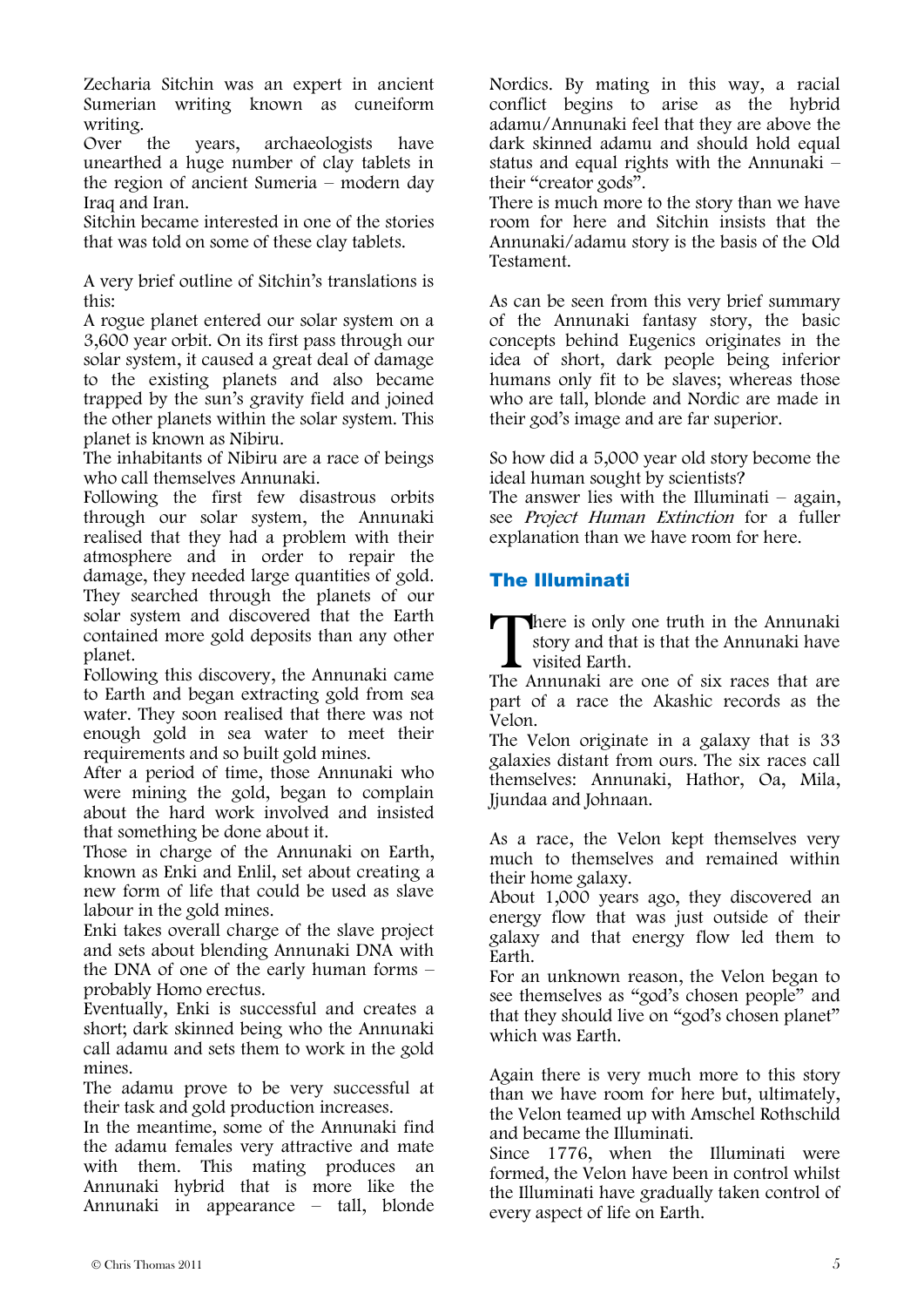The Annunaki story claiming that they were humanity's creator gods has been a fundamental part of the Illuminati's thinking. As each "elite" group has been taken over by the Illuminati, the Annunaki story has taken on greater prominence and has been adopted and believed by more and more people and has, gradually, become a very firm belief of all of the elite who are under Illuminati control.

But is there any truth in the Annunaki fantasy story? No.

The Annunaki story is the blending together of the history of the Velon solar system and some of the experiences of a small group of humans.

A very brief explanation follows. For more details of this explanation, see The Annunaki Plan? or the Human Plan?

Modern humans did not originate in Africa; Australo Pithicus Afarensis (Lucy) is not a direct ancestor.

Modern humans (Cro-Magnon man) appeared on Earth about 3.6 million years ago and were present in all regions of the planet.

One group that have had an influence on human written history lived in a region of northern Iraq and southern Turkey. In this region is the ancient city of Ur of the Chaldes where the biblical figure of Abraham lived. Abraham is often known as the father of the three major religions and this is why some aspects of the Annunaki story relate to human life.

Near to the city of Ur is an ancient site known as Gobekli Tepe. This site is currently being excavated and archaeologists consider it to be the oldest human building dating back<br>14,000 years. Originally, the local 14,000 years. Originally, the local inhabitants called this region Eden.

The people who lived in this region were hunter gatherers who were invaded by a group of people who came from "the north". These northern invaders were much bigger, stronger and more aggressive than the locals. These northerners were probably some variation on an early human prototype known as Gigantopithicus and were tall with blond hair and a fair skin – tall blonde Nordics.

These northern invaders took over the local people and forced them into slavery. They also mated with the local women producing a pale skinned hybrid.

Eventually, the local people attacked the northern invaders and killed all of them. Following this massacre, the people of Eden moved south into Sumeria and Egypt, taking the story of their experiences with them.

What the Annunaki have done, in putting together their fantasy story, is to blend together the experiences of those who originally lived in Eden and their own solar system history to create the story laid down in cuneiform writing on clay tablets and translated by Zecharia Sitchin.

In other words, there is no factual basis behind the Annunaki story. The Annunaki are not our creator gods, humans are not a slave race and all of the wonderful variations in skin and hair colour that exists amongst humans is perfectly natural. All humans are equal – nobody is lesser than another.

Nevertheless, the Illuminati believe the Annunaki fantasy and see the Aryan form as being superior to all other hair and skin colours – the origin of Eugenics and the reason for the Genome Project.

# **Genetics**

espite these beliefs in the Annunaki being humanity's creator gods, the Velon/Annunaki have been unable to Spite these being hur Velon/Ann prove their claims.

They have tried mating with human females and failed and they have tried building a new form of human from scratch and failed. Because of these failures, they persuaded the Illuminati to begin their Eugenics project.

This project was a combination of racial cleansing – think of all the experiments carried out on black prisoners and black hospital patients carried out in America and you will have some idea of the scale of what the Illuminati attempted.

However, not all such experiments were carried out in America; the most direct human experiments were carried out in Germany between the two world wars. When Adolph Hitler came to power, these experiments were extended into the concentration camps.

With the end of WW2, and the world realised the horrors that the concentration camps held, there was a realisation amongst the Illuminati that if they were to continue with the Velon/Annunaki wishes, they needed to distance themselves away from Hitler's atrocities.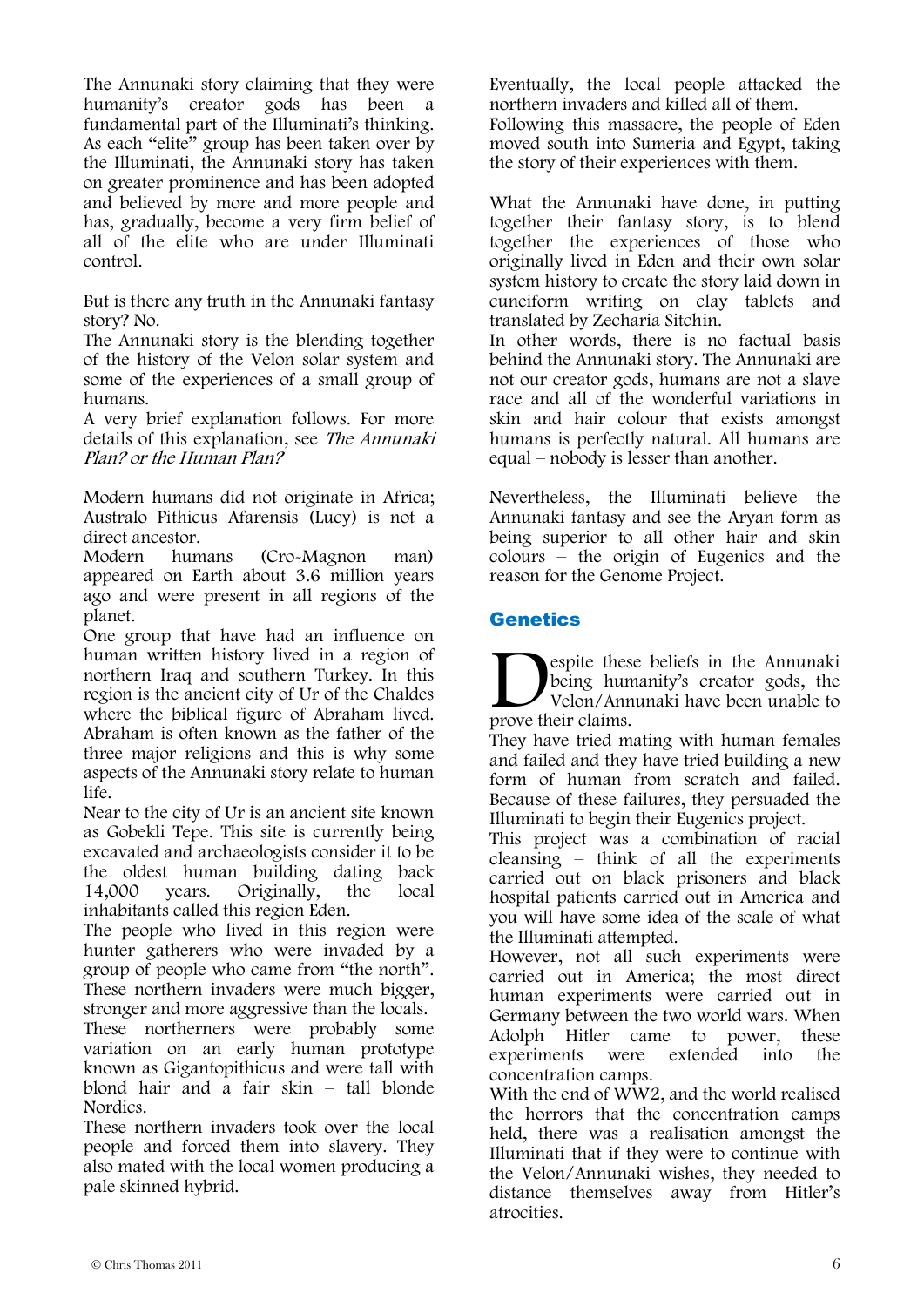In order to create distance, they changed the name from Eugenics to Genetics.

Genetics is described as the study of all living things on a DNA level. However, the real reason for genetic research is, ultimately, to build a new master race that the Velon/ Annunaki can use as slaves.

Scientists understand very little about the structures and functions of DNA; after all, they believe 97 per cent of DNA to be "junk". Science began their research into DNA by starting with simple insects and vegetables. As they have progressed through their experiments, the results of their meddling with DNA have produced Genetically Modified Foods, mainly vegetables, and the cloning of some animals. More recently, they have begun to develop methods of manipulation that are known as Nanotechnology – this is where atoms are moved around within molecules to alter the basic structure of virtually anything.

In more recent years, these atomic manipulation techniques have resulted in the creation of bacteria that have been built from scratch. In other words, scientists have created new life in their laboratories.

Attempts have been made to create alterations to the DNA of all species, including man, and this is what the Genome Project has really been about – how to build a new form of human in a laboratory.

Fortunately, there are two problems with working on human cells when they are no longer in a live body.

The first is that it has proven impossible to keep human cells alive for more than a few days, in a growth culture, once they are detached from the body. The reason for this is that every single body cell is infused with the energy of the soul. Once body cells are removed from the body, the soul is no longer in contact with them. When this happens, the cell cannot survive without the soul's energies and the cells die.

The second reason is to do with the way in which DNA works.

When a cell is approaching the end of its life, it reproduces an exact copy of itself, including the DNA it contains. During the course of a lifetime, each cell copies itself many, many times. However, there is a limit to how many times DNA can be copied as there is a "copy limit" built into the DNA structure. This copy limit is known as telomeres and is a sequence attached to each chromosome. These sequences set a limit to how many times a cell, and the DNA it contains, can copy itself  $-$  a kind of built in lifespan which cannot be extended or changed. So even if cells could be kept alive outside of the body, they would still quickly die as the telomeres cannot be overcome.

In addition to all of this, there is another peculiar circumstance that has effectively destroyed every attempt to study and map human body cells and DNA effectively.

# HeLa Cells

**l** iven the impossibility of keeping human body cells alive once they have been removed from the body, scientists were astonished when they found one set of human cells that are capable of replicating themselves to an infinite degree and they never die. G<br>were a

For all people who believe that one individual is not capable of making a difference, read on because this lady has singlehandedly stopped the Velon/Annunaki/Illuminati plans for building a new human slave race in its tracks.

The term HeLa derives from the first two letters of the first and last names of a lady called Henrietta Lacks.

Henrietta was born in Roanoke, Virginia in America on the 18th August 1920. She was descended from a slave family and lived in very poor living conditions.

Despite this background she seems to have been a very happy and generous woman who was loved by all who knew her.

In February of 1951, she was diagnosed as suffering from cervical cancer. Unfortunately for Henrietta, cancer treatment at the time was even more barbaric than it is today.

As part of her diagnosis, two samples were surgically removed from her cervix – one of healthy, non-cancerous cells and one of the cancer cells.

The healthy cells were put into a growth medium but they died after a couple of days. The cancer cells, however, did something very different.

Henrietta had the standard treatment for cancer that was available at the time. A vial of radium was sewn into her cervix and left there for a number of days. She also received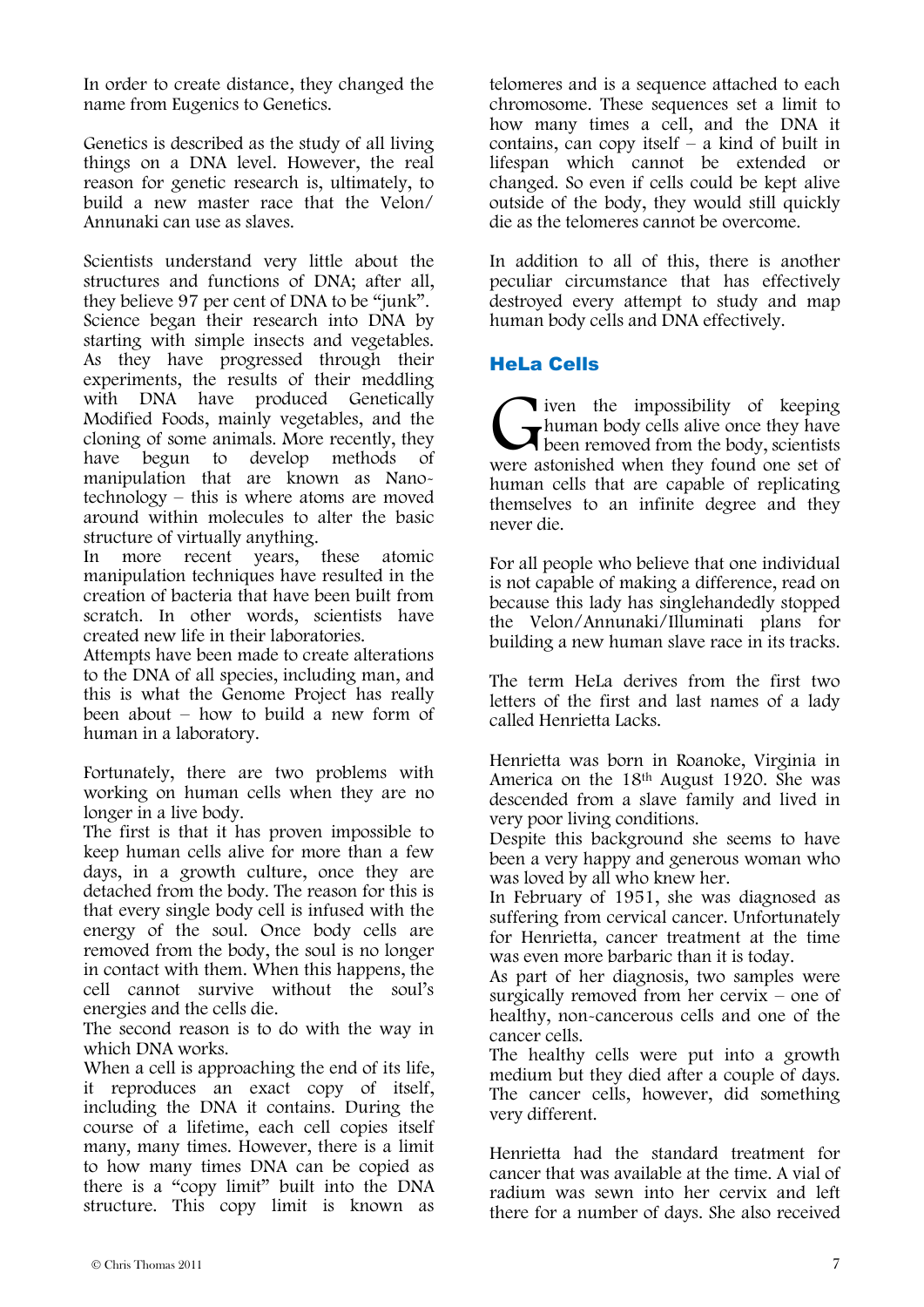a large number of x-ray treatments. The combination of these two treatments meant that the skin of her abdomen was burnt black and "crispy" and her body became riddled with new cancer growths.

Because of these treatments, Henrietta Lacks died on the 4th of October 1951, seven months following her diagnosis.

(If you wish to know more about Henrietta Lacks' remarkable story see: The Immortal Life of Henrietta Lacks by Rebecca Skloot published by Pan Macmillan, London 2010. ISBN 978-0-330-53344-7)

Her cells, however, live on to this day.

When Henrietta's cells were put into growth culture, they grew and then they continued to grow. Because of this unique ability, every single laboratory that carries out research into human cells and DNA use HeLa cells as the basis for their research.

The biggest problem with HeLa cells is that they will not stop growing and, in addition, they appear to have become capable of travelling through the air. If a laboratory has used HeLa cells, then everything within the laboratory becomes contaminated with them. The only way of getting rid of them would be to demolish the laboratory, build a new one and start again and even then lack of contamination cannot be guaranteed as virtually all cell stocks and growth mediums are also contaminated world-wide.

The repercussions for Eugenics and Genetic research is horrendous because no laboratory is "clean", they are all contaminated by HeLa cells.

So, is contamination by HeLa cells so bad?

Well, look at it this way. The whole purpose of Eugenics, Genetics and the Genome Project is to build a new master race of tall, white, blonde people. Henrietta was short, black and a woman who had cancer; hardly the ideal from which to model the new master race as far as the Velon/Annunaki/Illuminati are concerned.

By Henrietta's soul modifying the cells that were removed from her, she has singlehandedly destroyed the plans of the Geneticists and rendered all research into the human genome as void.

You see, the cell from which the DNA was removed for mapping for the Genome Project was a HeLa cell and nobody realised it at the time. The Genome Project has been rendered totally useless and the plans of the Velon/ Annunaki/Illuminati have been stopped totally and, because of the contamination of

laboratories, the Genome Project cannot be carried out again – ever.

So the author bows his head to Henrietta Lacks in thanks for her sacrifice; the human race owes you a debt of gratitude for your foresight and willingness to make the ultimate sacrifice on our behalf.

## Failure

ll of this means that the plans of the Velon/ Annunaki/Illuminati failed and failed spectacularly. 11 of this means that the plans of the Velon/Annunaki/Illuminati failed and failed spectacularly.<br>In addition to this failure, the whole of the

genome concept was thrown into disarray when, a few days after the completion of the Genome Project was announced, a young genetic researcher made another discovery that was to cause even more problems for scientists.

This young geneticist had been working to help a patient who had been diagnosed with a "genetic illness". Analysis of the patient's DNA had shown up a "defect" on a particular chromosome that was believed to be<br>responsible for the patient's physical responsible for symptoms. What the geneticist was attempting to do was to isolate the chromosome and see if it was possible to correct it.

In the meantime, the patient was receiving the usual drug treatments but was also having a physical therapy as well. Following a crisis in the patient's family life where he had to take strong and immediate action, it was found that the chromosome had built a "patch" over the damaged area which removed the symptoms of illness.

This meant that the Human Genome Project had also failed on this level as using one person's genes to create this map meant that the kinds of chromosomal defect this patient had would not have been shown up on their gene "map" and would not have been of any value in diagnosis or treatment of the patient's problems.

This "discovery" has opened up an entirely new direction of genetic research known as "Epi-genetics" – the prefix "epi" means "beyond".

For those who understand the concepts of DNA being 97 per cent memory, the patient being able to heal himself of a so-called genetic illness, should come as no surprise.

The "genetic" problem should be seen as a past life problem that was unresolved.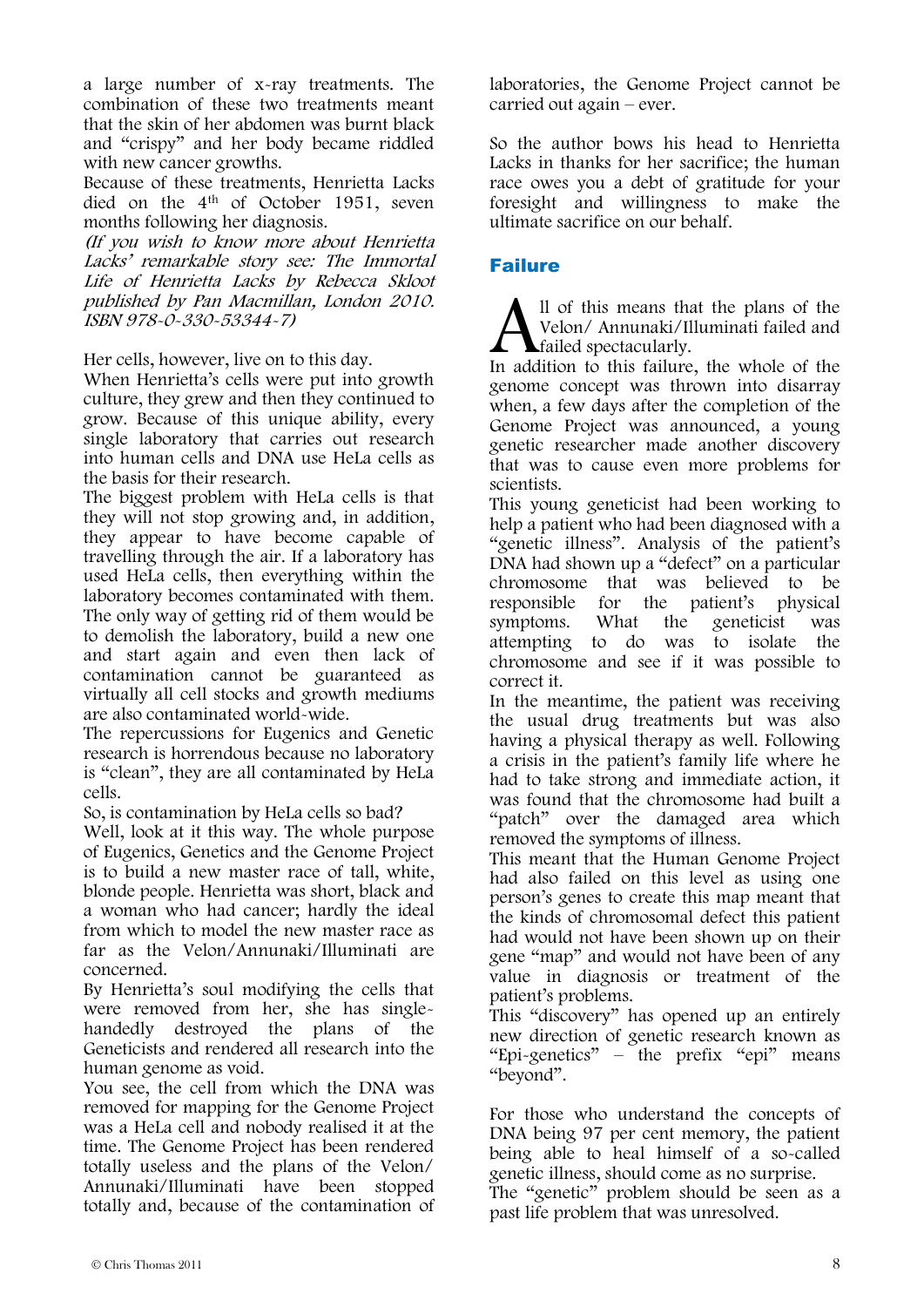When the patient's soul "downloaded" the patient's past life memories, this unresolved issue was transferred to this lifetime where the patient's higher self would place the patient into a situation where, by resolving what was occurring in this life time, the patient would also resolve the past life situation.

Remember, 75 per cent of all DNA is past life<br>memory making "genetic illnesses", memory making "genetic illnesses", chromosomal damage, an unresolved issue from a previous life. By following his higher self's guidance in this lifetime, by resolving his family crisis, he completed the task left unfinished from that previous life. By doing this successfully, the past life memory was switched off and the symptoms of illness caused by those memories disappeared.

This is how all illnesses are cured. If you listen to the promptings of your higher self and fully resolve the situation you find yourself in, ALL symptoms of illness will be cured and not return (see Everything You Always Wanted to Know... and The Sequel to Everything).

This situation with the Genome Project and the realisation that genes can be repaired by positive action left the Velon/Annunaki/ Illuminati with a major problem.

Instead of the Genome Project moving their ideal of building an Aryan super race forwards, they were unable to move forwards and a total rethink of their situation was required.

The Velon then came up with a new solution – DNA used directly from "donors".

# The Stealing of Memories

his returns us to the start of this essay: is the promise of DNA cleansing or reconstruction beneficial? T

The Velon/Annunaki/Illuminati plans failed so the Velon looked for a new solution to how they could achieve their long-term goals of creating a slave race.

They realised that using one person's DNA was not the answer and so began a new approach where they would take someone's DNA and try to construct a body around their memories.

The Velon do have traditions within their own cultures of making use of genetics – see The Human Soul.

The Velon have developed technology that is centred on the use of what they call "Me's" (pronounced may). These Me's are a little like our computer hard drives but can be considerably more complex than anything we have developed on Earth.

For example: the Velon do not have children; they do not reproduce. The bodies of the Velon are, effectively, immortal and self regenerating. However, they do have a liking for children and see them as a necessary part of Velon culture. The way in which they generate children is this:

An adult decides that he would like to totally regenerate his body and so "downloads" his soul into a Me. His body is recycled and not used again.

The next stage is that the Me builds a new body but of child size – this is not truly a child's body as we would understand it but an adult in miniature. Once the "child's" body has been built, the Me then begins to download the soul into the new body. The soul of the person regenerating is in control at all times and so can programme the Me to build a new adult body or to generate a child's body whose development can be halted at any stage. In this way, the individual Velon can remain at any age below adult for as long a period as he chooses.

The Velon are a semi-physical race and their bodies are much less dense than ours. Their bodies are also, in many ways, considerably less complex than ours. For example: the Velon are 35 million years old. They can and do regenerate and build new bodies from time to time but the soul does not download memories into their DNA as we do on Earth. The semi-physical races have the whole of the soul within the body and the memories of their existence are held within the soul itself. They do not have a need for DNA as they do not need to store their memories anywhere else. The semi-physical races do have their version of DNA but it is more comparable with the 3 per cent humans need to run the body when adult.

Because the Velon do not have experience of dealing with human DNA, they need examples from people in order to familiarise and programme their Me's so that they can then go on to build their Aryan slave race.

This is why there has been such an explosion of web sites offering workshops or therapies to either cleanse or expand your DNA – they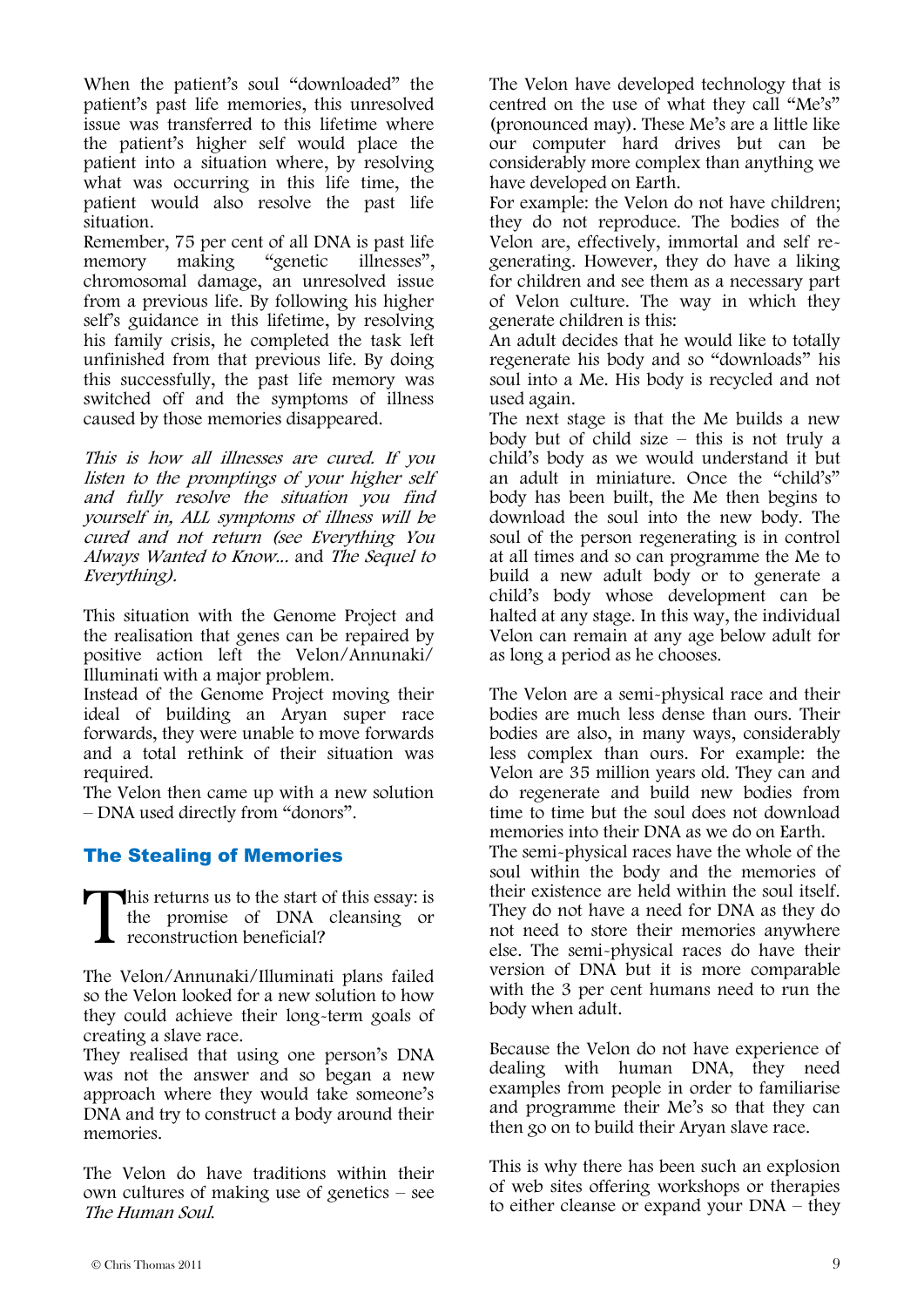are set up by the Velon to, for want of a better word, steal peoples' DNA.

So how do we know this is Velon?

There are two answers to this question.

The first is to do with the methods used by those who run these workshops.

The second is to do with the process of soul re-integration.

## DNA Workshops

To look at one of these web sites offering DNA cleansing chosen at random from the dozens available.

There are key phrase that need to be looked out for:

"Channelled"

"5th dimensional technology"

"Vacuum up soul memories"

According to the Akashic, over at least the past 50 years, at least 90 per cent of ALL channelled material has originated from, or has been interfered with by, the Velon.

If the DNA workshop you are considering going to advertises that the methods or technologies used are from channelled sources then those sources will have been the Velon.

5th dimensional technology is a phrase that was originally channelled by the Velon.

We are used to our 3 dimensional world (with time possibly being seen as a 4<sup>th</sup> dimension) that anything beyond the 3 dimensions is seen as being something good, something to be aspired to.

The 3 dimensions we are used to are physical dimensions, usually expressed as length, depth and height. But when used in this sense, a dimension is not a physical measure but a measure of energy frequencies. By using the phrase "5th dimensional", the Velon are attempting to fool us into believing that they are leading us to somewhere exotic.

As a psychic surgeon, the author has explored the energetic nature of the human body for over thirty years and can state with confidence that the human body actually contains 13 dimensions. To state that someone will expand your consciousness to the 5th dimension means that they are raising your consciousness to about the level of your navel.

The expression "vacuum up soul memories" tells you exactly what the workshop or therapy is up to – removing your DNA.

To exist as a human being, we need our entire DNA as it contains all of the memories of who we are and what we have been. If we lose those memories, we lose our sense of self, our sense of identity, making it very much harder to undergo the process of soul reintegration – see below.

## Soul Re-integration

Many people still seem to be under the impression that the only way in which we can develop further as a human is to leave the planet by moving to a  $5<sup>th</sup>$  dimension and, somehow, a new Earth will be built for us in this 5th dimension.

This is totally incorrect and is part of the Velon plans to remove humans off the planet so that the Velon can inhabit the Earth.

To achieve our greater "enlightenment", we must remain on Earth otherwise the last 85,000 years of human history would have been utterly pointless.

So no, we are not going anywhere. We are not "Ascending" to a 5th or any other dimension not accessible on Earth.

What we *are* doing is bringing the whole of the soul back into the physical body.

It has taken us all of the 7,000 years of The Human Plan to work out how we achieve that and we are at the time where all of the lessons we have learned along the way are to be put into practice.

In order to achieve soul re-integration, we need all of our memories intact. Everything that we have learned, individually and collectively, is stored in our DNA. If we do not have our entire DNA fully intact, all of our memories fully intact, then soul reintegration becomes impossible.

However, our DNA does not contain ALL of our memories. Our physical DNA only contains the memories of our experiences whilst we are physical. The memories of our existence of the times when we were out of body and of the times of our existence before we came to Earth are stored within our higher selves.

As we clear ourselves out of emotional debris, in preparation for full soul re-integration, we allow our higher self to begin entering the physical body. As the higher self begins to move in, it begins to download our personal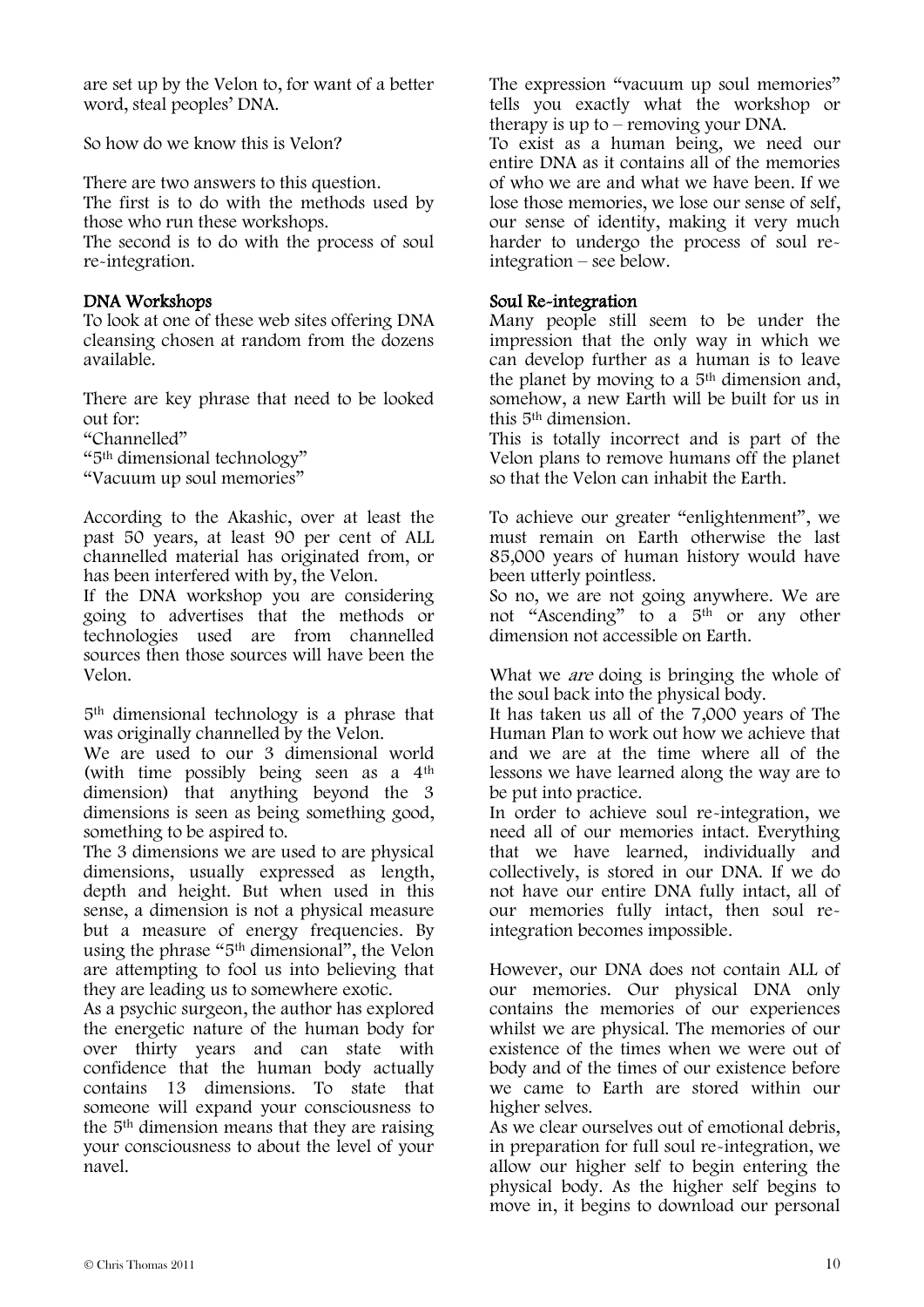non-physical memories and creates new DNA to store it.

This is why the so-called Indigo Children have more DNA strands than the two we are used to  $-$  they have more of their memories already intact.

As stated above, those of us who are living through the soul re-integration process will probably only be able to fully reconstruct 12 strands to our DNA – this is not a failing, just an aspect of the hard work we have done.

The full compliment of DNA is 13 strands and those who are born after the end of 2012 will have all of those strands intact.

However, it must be understood that there are no short cuts for our memory reconstruction. Nobody can take you through an exercise or a workshop or wave their hands over your head to give you 12 strands or 13 strands. Memory, DNA, reconstruction can only occur as your higher self re-integrates into your body. Without your higher self reintegrating, you cannot change your DNA and so the workshops etc. that offer the promise of DNA reconstruction are run by people who do not understand how the body and soul function or they have been misled by the Velon as the Velon "vacuums out" your DNA.

Only the individual can bring themselves to a point where they can re-integrate their soul back into the body – there are no short cuts, no easy fixes. Only when your higher self thinks that you are ready can this process begin.

## Do Not Panic

f you have attended any of these workshops or therapies offering either to **L** clean out your DNA or to reconstruct 12 If you have attended any of these<br>workshops or therapies offering either to<br>clean out your DNA or to reconstruct 12<br>strands to your DNA, do not panic – there is an answer.

Too many people want an easy answer to the kind of change we are undergoing and are prepared to try almost anything to avoid doing any work on themselves and so these kinds of workshops or therapies will always find people who are prepared to pay the fees and fall for the con.

If you are one of these people, there is a way to undo any damage that has been done to you.

What is needed is that you make as strong a connection with your higher self as is possible. This is best achieved by meditation – no workshops are needed for this, it is easily achieved by yourself.

These meditations are printed in *Synthesis* – see author's note.

# Conclusion

e are at a time of massive change. Nobody has ever stood where we are currently standing. The We are at a time of massive change.<br>
All Nobody has ever stood where we are currently standing. The achievement of our long awaited goal of soul re-integration can only be achieved by each individual. There are no easy fixes and nobody can do it for you.

But, we are not on our own; all we need to do is to fully connect with our higher self and listen to what our higher self has to say.

The soul is not a hard task-master; your soul wants you to undergo soul-reintegration – this is why we are in physical form at this time. Everyone who is in a physical body can achieve this re-integration; nobody is excluded.

It is not a difficult process, it just requires a little application and ensuring that your body has the correct nutrients to help it through and all will happen as it needs to in the time that it needs to.

Trust the inner voices of your soul, your higher self.

#### Author's note

The meditations mentioned are not included in this essay; to have done so would have been as bad as offering to do everything for you. Yes, it might sell more books but the royalties made from each book sale averages about 50p – hardly a way of getting rich quickly.

www.thespiritguides.co.uk

as well as two 1 hour interviews on YouTube.

He lives with his wife, Di, in Wales.

The author has been working as a psychic and psychic surgeon for about 30 years. He has carried out extensive research into the workings of the body and diets and medical research as well as who and what is behind the New World Order and what their aims are during this 30 year period. He can access the Akashic at will.

He is the author of 11 books, has two 2 hour interviews available on DVD and three one hour podcast interviews available on: